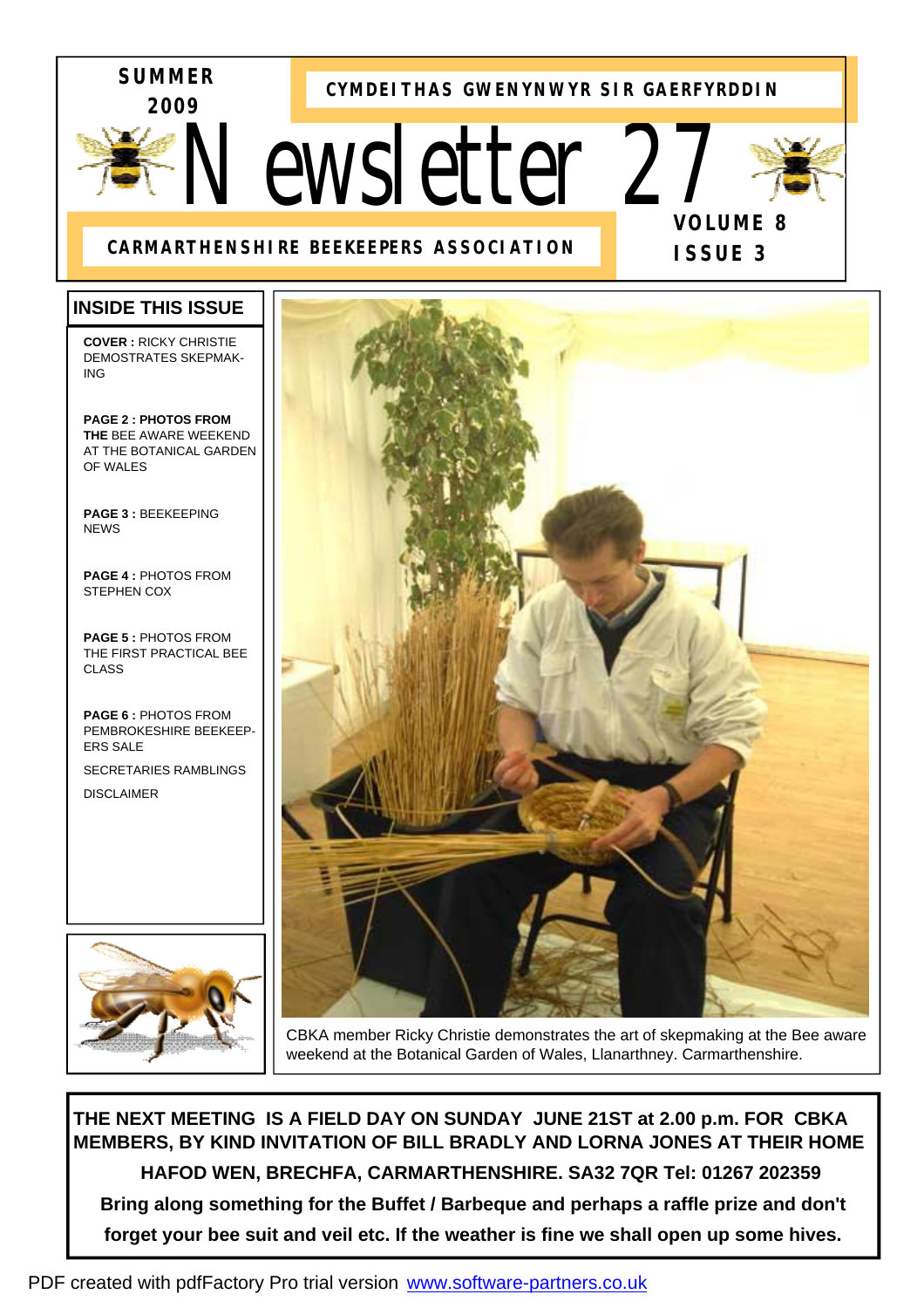# **BEE AWARE WEEKEND AT THE BOTANICAL GARDEN OF WALES**



THE BUMBLE BEE CONSERVATION TRUST **STAND** 



CHRISTOPHER PHILLIPS EXPLAINS THE USE OF THE MOVEABLE FRAME



ROWSE HONEY STAND TASTING HONEY FROM AROUND THE WORLD



THE JUNIORS ROLLING WAX CANDLES



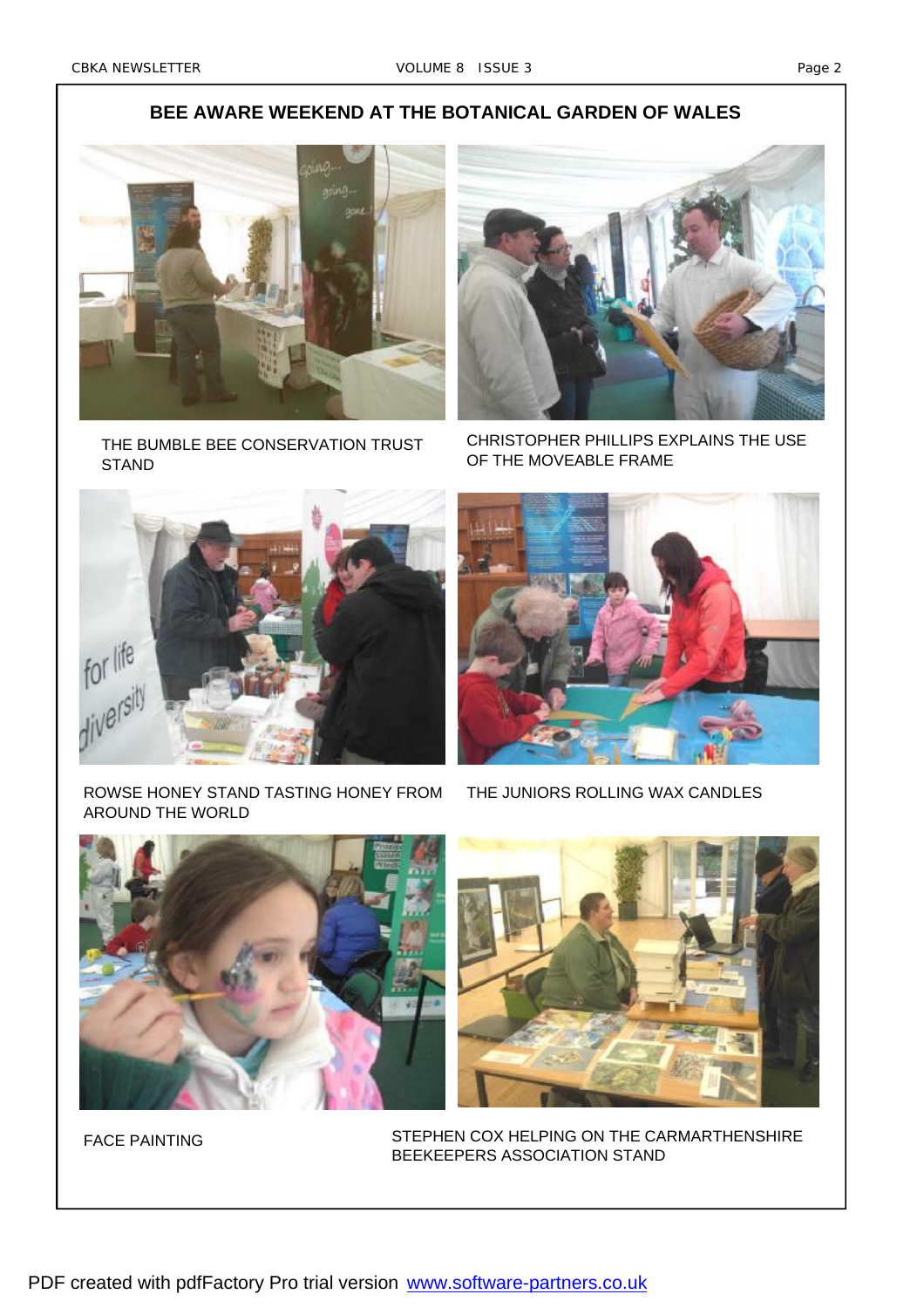Direction to Hafod Wen - Brechfa Lies on the B4310, 6.5 miles from the main A40.

In Brechfa at the community shop take the road to NEW INN.

 About 500 mtrs take the small left fork signposted Felin Marlais. Please drive carefully down the hill and through the small farm. Follow the road up the hill until you come to a small tarmac road on the right, signposted CNWC YLLWYN, take this turning and continue up twisty lane until you come to the house and Hafod Wen is the small cottage on the left.

 We will have a BBQ on the go so please bring any food you would like to cook and all food donations welcome.

 Lets hope the weather is good and we will open the hives about 2:30 ish. I will give a short chat as to how I got to where I am since starting beekeeping in 2006. The same starting beek and the starting beekeeping in 2006.

#### **BEEKEEPING ON THE INTERNET**

This is a good website if you have not seen it before. Some interesting articles. <http://www.beedata.com/apis-uk/newsletters09/apis-uk0509.pdf>

# **NEXT APIARY MEETING**

Sunday 28th June 2.00 p.m. Cwmoernant Farm, Reservoir Road, Tanerdy, Carmarthen.

# **BEES FOR SALE**

Brigadier Jenkins has 5 stocks of bees in Nationals for sale Tel: 01994 231407

If anyone has bees for sale let me know as we have beginners waiting.

#### **SITES FOR BEES**

Dr Kit Evans has a site available for beehives 13 acres two marshy fields in Rhydargaeau Tel: 01267 253889

Chrisy Wildwood has 3 acres wild meadows wood and ponds inn Rhydgoch, Brechfa. Tel:01267 202202

From John Verran regional bee officer

Steve Hughes Upper Tumble, Llanelli has a site for bees Tel:01269 842702 or Mobile 07973452327

# **SPRAYING**

If you are worried about spraying in your area you can contact The Environment Agency phone Neil Tel:07768730463

Most of their spraying in the county is Japanese Knotweed and Himalayan Balsam along river banks using a biodegradable spray similar to round-up.

As your spray liason representative I am informed of spraying in a particular area and inform them of any beekeepers in the locality.

#### **OTHER NEWS**

Two new publications from IBRA. Please see attached flyers. <http://www.ibra.org.uk>

Request from Donna Clark, Moray College. Varroa Survey

I am conducting research into the spread of varroa and the effects on beekeeping nationally, and am contacting you as secretary for a UK beekeeping group to ask if your group would be prepared to assist in this project.

This phase of the project asks beekeepers to complete a questionnaire which will enable us to build a comprehensive picture of the situation. The questionnaire is available in two formats: as an electronic survey, available at [http://www.surveymonkey.com/s.aspx?sm=5epFW3jcaifsi6oZ7zcdLg\\_3d\\_3d,](http://www.surveymonkey.com/s.aspx?sm=5epFW3jcaifsi6oZ7zcdLg_3d_3d) and as a pdf (attached) which can be printed off

I would really appreciate it if as many members of your group as possible would complete the questionnaire. To save resources the electronic version is the preferred format but I appreciate that not everyone will have access to a computer, hence the pdf which can be printed out and distributed. If you would like me to send you some printed copies and an SAE please let me know. The closing date for returns is 1st July 2009. I am grateful for your assistance and time, and hope that the findings will assist in finding a solution to the current difficulties relating to varroa. Please do not hesitate to contact me if you have any questions. Kind regards,

Donna Clark Lecturer in Sustainable Science, Heritage and Development Moray College Moray St Elgin Moray IV30 1JJ Tel: 01343 576272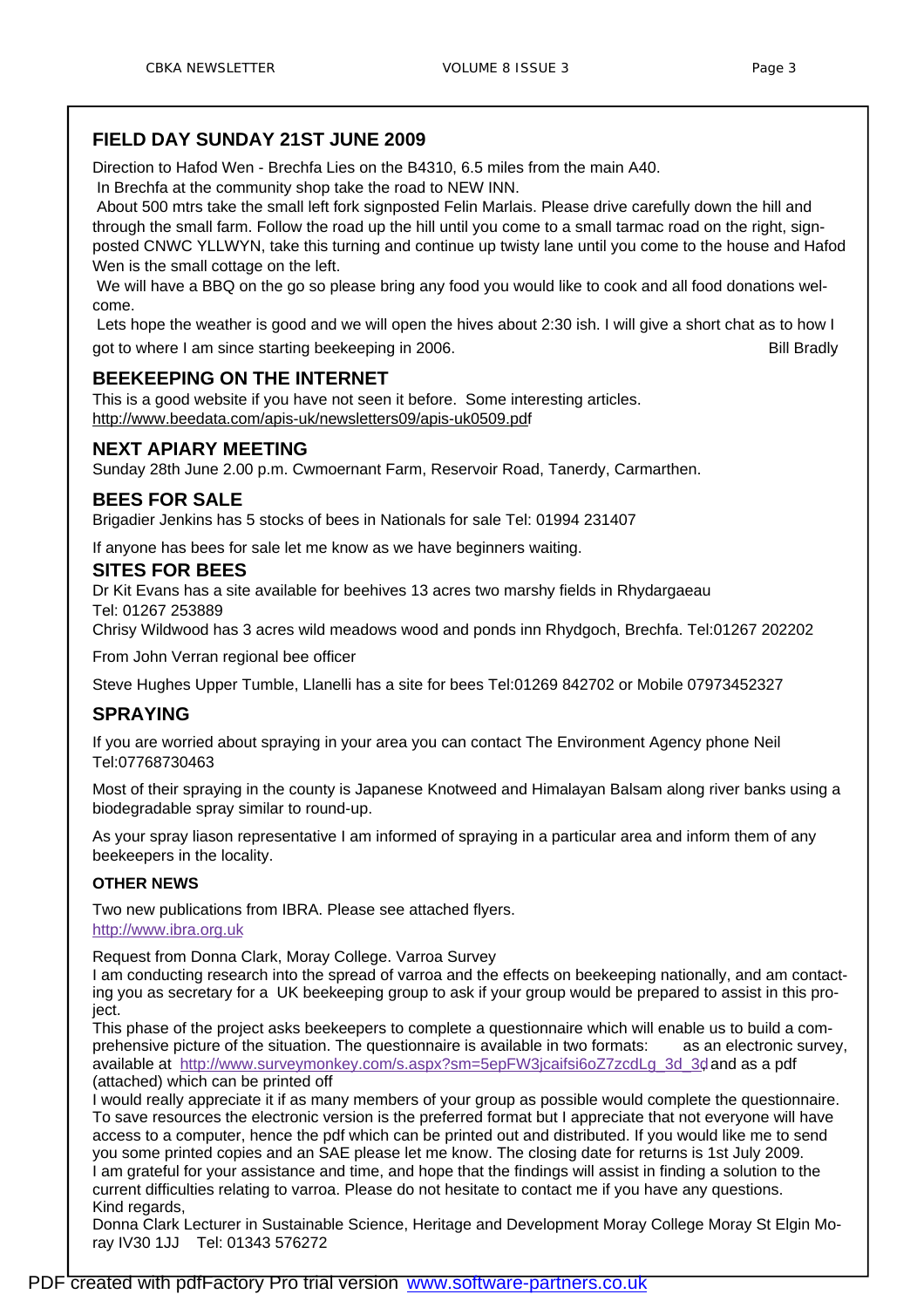Page 4

#### SOME NICE PHOTOGRAPHS FROM STEPHEN COX



Bombus hortorum working on chives



A very dark bumble bee in France species not identified so far. Any ideas ?



Hover fly on chives



JUSTDOWN THE VALLEY WAS AN APIARY SEE PHOTO ABOVE



COULD IT BE A EUROPEAN BLACK BEE Apis mellifera mellifera

OR IS IT Xylocopa violacea The largest and most robust of the European solitary bees

THE MOTHS ARE VERY COL-OURFULL IN COMPARISON

THANKS STEVE.

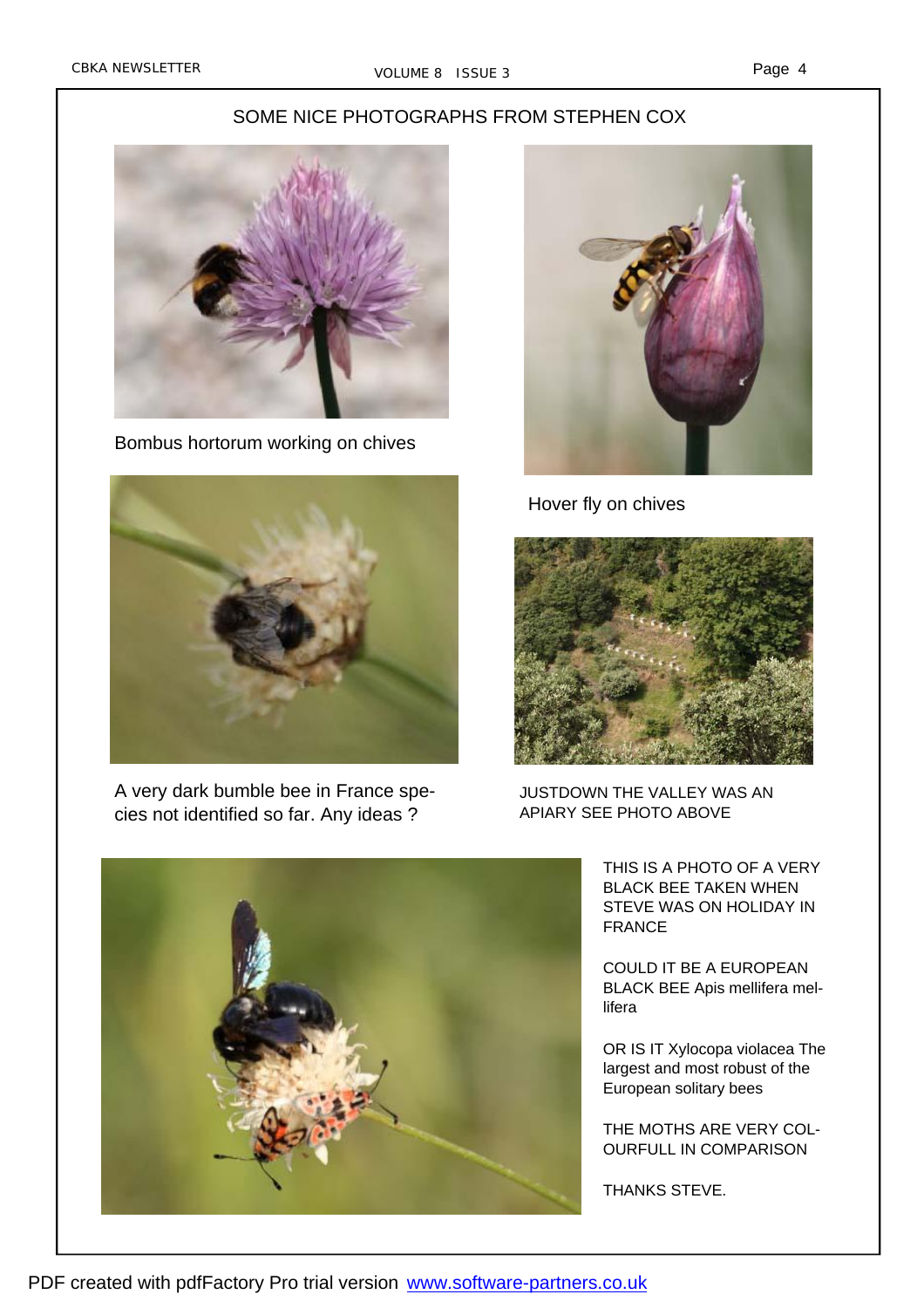#### **FIRST PRACTICAL BEGINNERS CLASS AT THE NEW APIARY SITE**



LITERALLY A HIVE OF ACTIVITY MAKING UP BROOD CHAMBERS AND SUPERS





TOM WITH HIS WBC HIVE BUILT IN TWO WEEKS

Many thanks to Maureen Macleod for her instruction at the practical bee classes. Also to the regulars who turn up and help her.

From John Verran Regional Bee Officer Ref. National Bee Unit Husbandry Survey Hello WBKA secretaries and Officials

I've just had a conversation with Giles Budge that has alarmed me somewhat.

Very few surveys have come in from Wales via the internet. (We are much better with the paper version). This could mean that it will be difficult to run comparisons on such matters as winter losses.

Can I ask you to make an enormous effort to get as many of your members as possible to go on line and complete a survey.

The link is below.

<https://secure.csl.gov.uk/beebase/public/News/news.cfm>